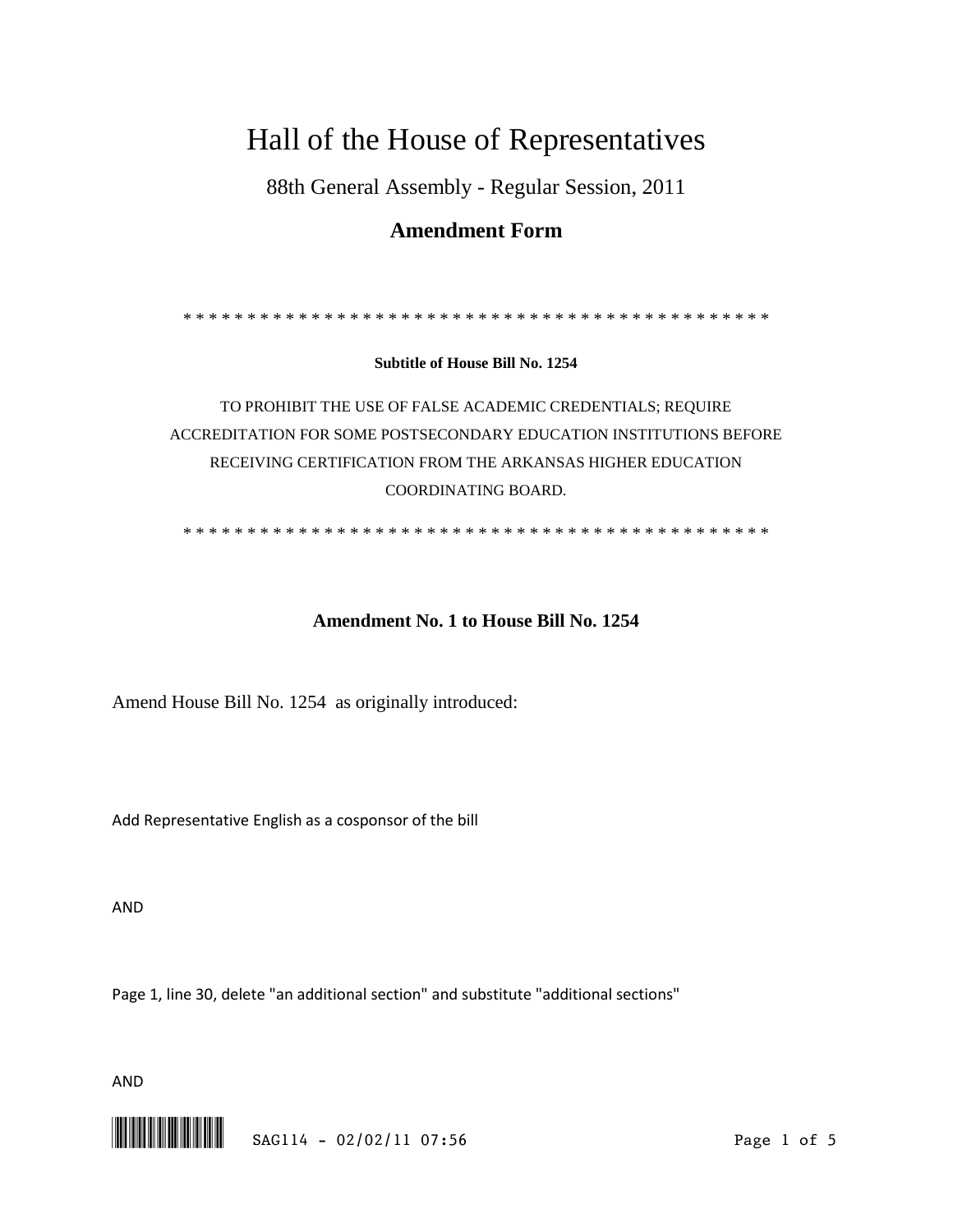Page 2, delete line 18 and substitute the following language:

"misdemeanor and fined up to one thousand dollars (\$1,000).

6-61-136. Establishment of an accrediting agency.

An individual shall not establish or operate an accrediting agency in this state without recognition by the United States Department of Education."

AND

Page 2, delete lines 27-33 and substitute the following language:

"to receive certification for from the Arkansas Higher Education Coordinating Board before offering educational programs from the Arkansas Higher Education Coordinating Board coursework leading to a degree or before establishing a postsecondary educational institution unless the institution is a:

(i) State-supported institution of higher education;

(ii) School under § 6-51-601 et seq.;

(iii) School exempt from § 6-61-301 et seq.; or

(iv) School regulated by the State Board of Cosmetology."

AND

Page 3, delete lines 5-7 and substitute the following language:

"(i) School under § 6-51-601 et seq.;

(ii) School exempt from § 6-61-301 et seq.; or

**SAG114 - 02/02/11 07:56 Amendment No. 1 to House Bill No. 1254 Page 2 of 5**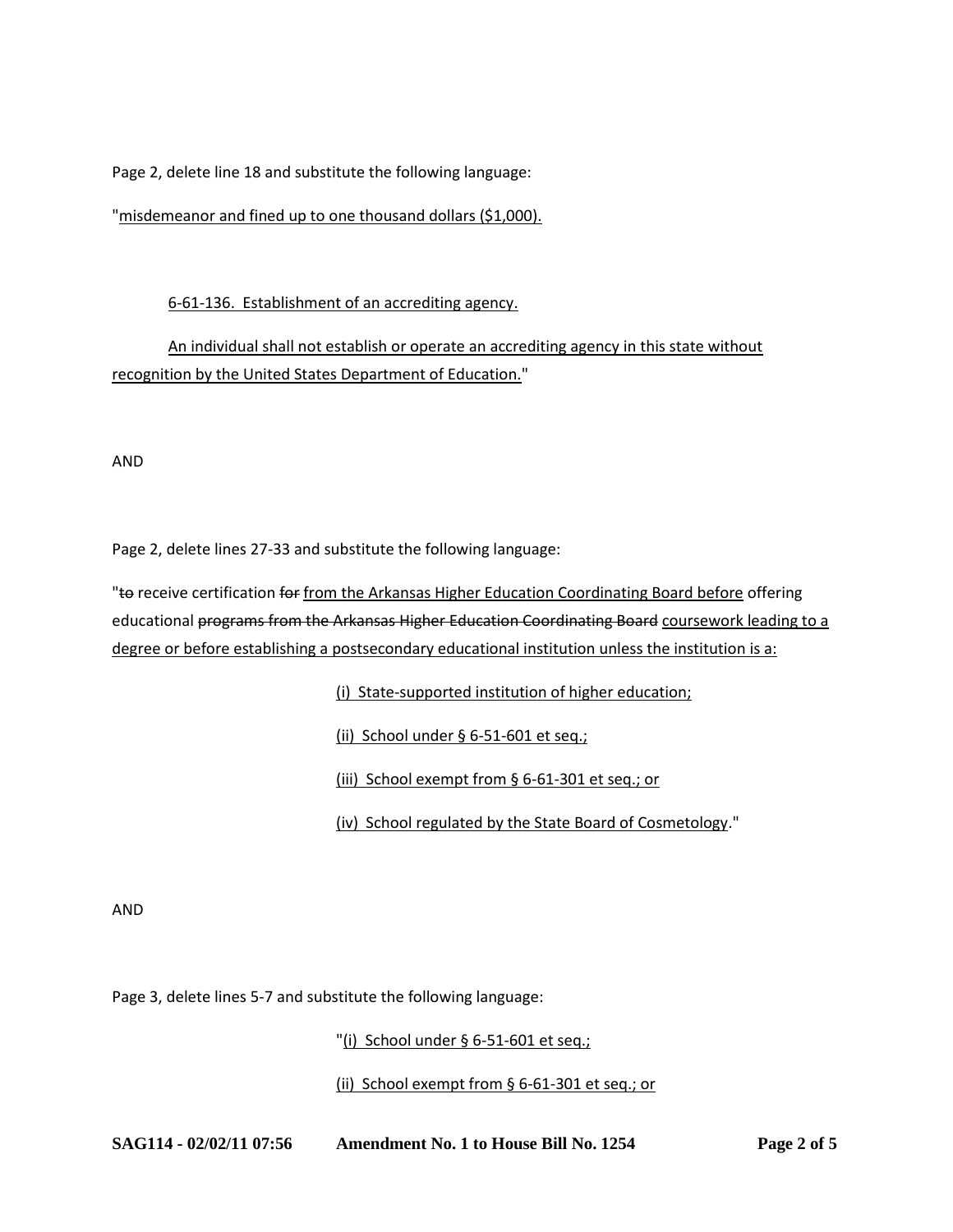### (iii) School regulated by the State Board of Cosmetology."

#### AND

Page 3, line 12, delete "degree programs" and substitute "courses"

#### AND

Page 3, line 20, delete "Nonpublic colleges" and substitute "Nonpublic, not-for-profit colleges"

AND

Page 3, line 20, delete "incorporated" and substitute "incorporated,"

#### AND

Page 3, delete line 21 and substitute the following language:

"recognized by the Arkansas Higher Education Coordinating Board as Arkansas independent institutions of higher education, and operating under the applicable laws of this state shall not be required"

#### AND

Page 3, delete line 23 and substitute the following language:

"Board or to receive licensure from the Arkansas State Board of Private Career Education."

**SAG114 - 02/02/11 07:56 Amendment No. 1 to House Bill No. 1254 Page 3 of 5**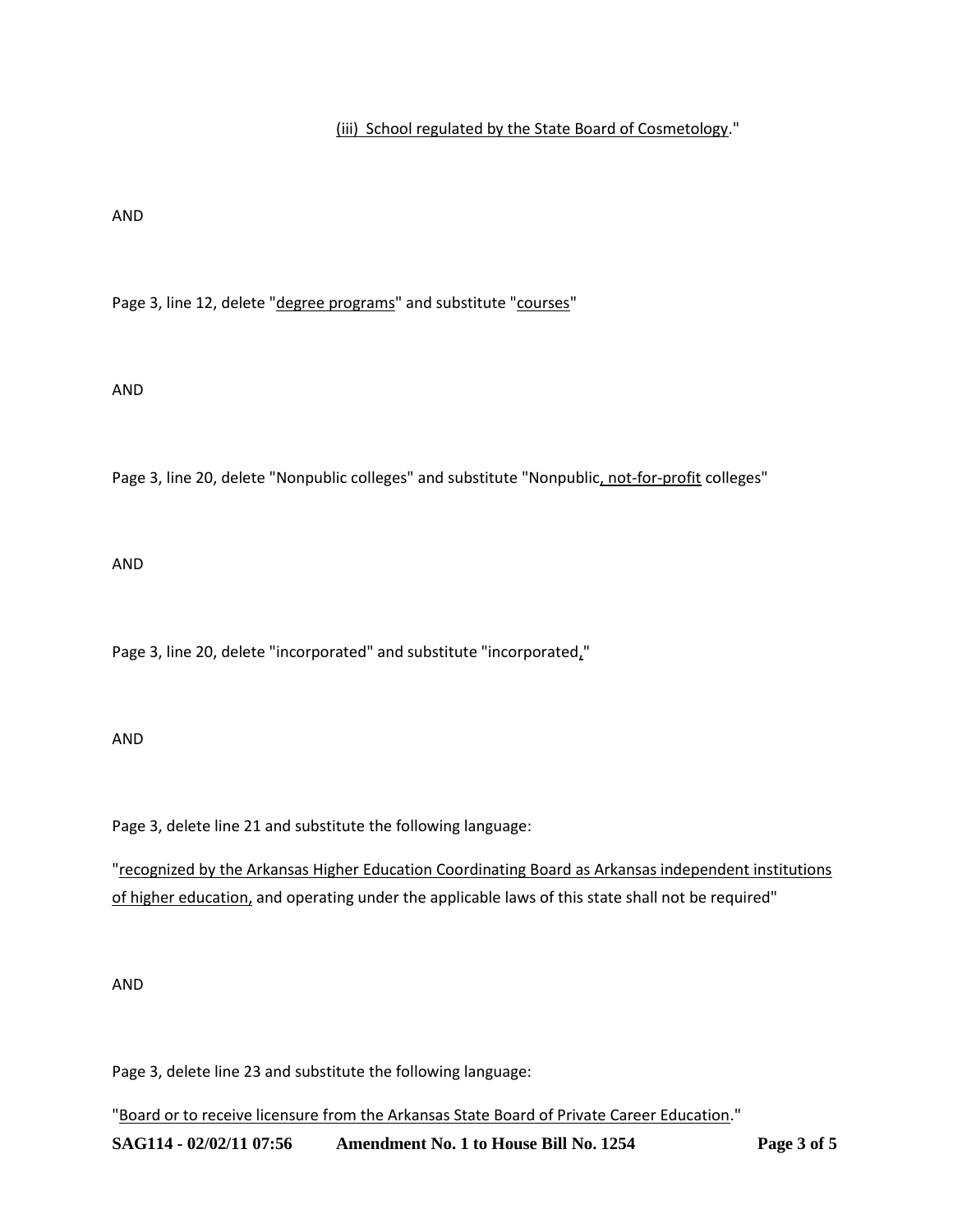## AND

Page 3, delete lines 24-28 and substitute the following language:

"(b) $(1)$  The Arkansas Higher Education Coordinating Board shall be empowered to establish the criteria required for certification and to may promulgate rules and regulations for the purpose of carrying to carry out the provisions of this chapter and shall be charged with the final responsibility for decisions as required by the chapter."

AND

Page 3, delete line 35 and substitute the following language:

#### "(B) Accredited by an entity recognized by the Council for Higher Education"

AND

Page 4, delete line 3 and substitute the following language:

"Higher Education Accreditation during the institutional planning and development period; or"

AND

Page 4, line 4, delete "In the process of applying" and substitute "An applicant"

AND

**SAG114 - 02/02/11 07:56 Amendment No. 1 to House Bill No. 1254 Page 4 of 5**